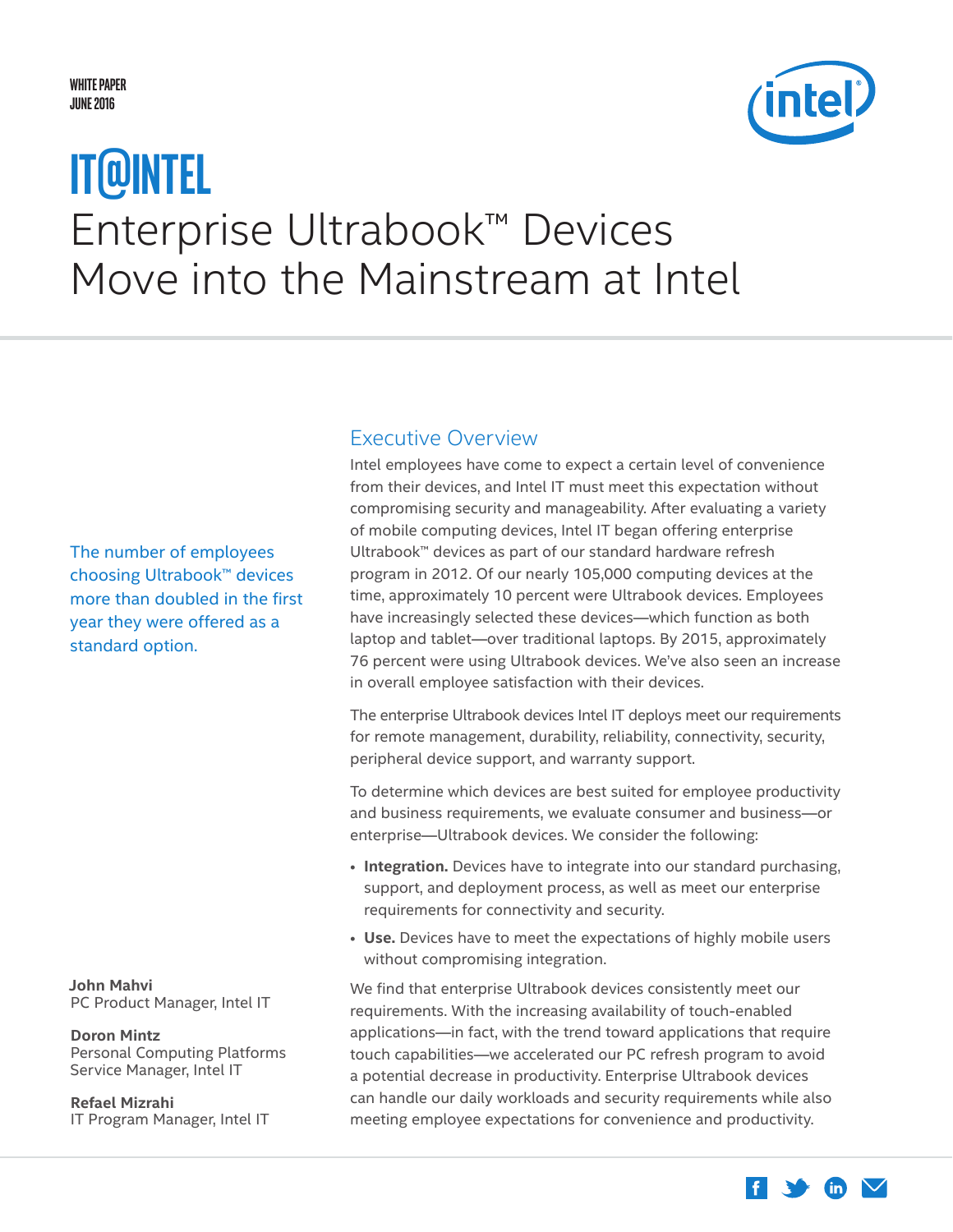#### Contents

- **1 [Executive Overview](#page-0-0)**
- **2 A History of Ultrabook™ Device Usage at Intel**
	- Early Evaluations of Ultrabook Devices
	- [Increasing Demand for Touch-](#page-2-0)[Enabled Devices](#page-2-0)
- **4 [Ultrabook Devices](#page-3-0)  [Remain a Popular Choice](#page-3-0)  [for Intel Employees](#page-3-0)**
- **5 [Conclusion](#page-4-0)**

## Definition of an Enterprise Ultrabook™ Device

Ultrabook™ is the name trademarked by Intel to describe a category of thin and light mobile computers that function as both a laptop and a tablet. They have a high level of responsiveness, longer battery life, and are built on Intel's newest platform security technologies.

Intel® Core™ vPro™ processor-based Ultrabook™ devices appeal to employees' sense of style without compromising on the enterprise's need for security. Enterprise-class devices come in a variety of screen sizes and lightweight designs, all with longer battery life. Like standard laptops, embedded security features protect data and network access while keeping threats out, and remote manageability lets Intel IT track and manage devices—even when they are disconnected from the network or powered off. The lighter weight and longer battery life of Ultrabook devices improve employee productivity by offering traditional compute functionality with greater mobility.

## A History of Ultrabook™ Device Usage at Intel

Recognizing that one size does not fit all when it comes to providing computing options to employees, Intel IT has always offered several choices and continually evaluated new classes of devices as they've appeared on the market. Our decision a few years ago to offer enterprise Ultrabook™ devices to employees has evolved out of the demand for highly mobile, touch-enabled devices that are both powerful enough and secure enough for business users.

## Early Evaluations of Ultrabook Devices

In 2012, we evaluated a variety of mobile devices to determine which were best suited for secure, productive business use. We characterized specific devices, or form factors, based on the following:

- **Integration.** Many devices and technologies, while comfortable and appropriate for personal use, can present security, capability, and integration issues for IT.
- **Use.** Requirements differ between personal and business use, and the user experience designed for personal use may not necessarily be conducive for business use.

We evaluated various devices:

- **Smartphones.** Employees were increasingly using smartphones at work, and at the time, about 25 percent were using them to access corporate data and services.
- **Tablets.** Not many employees were using tablets for business use because mobile PCs provided a higher level of performance, but we anticipated opportunities to deploy tablets for certain user groups as platform capabilities evolved.
- **Ultrabook devices.** Like PCs, Ultrabook devices are available in two classes: consumer-level and enterprise-level. We included both classes in our evaluation to determine their individual business value.

We found that the thin and light form factor of Ultrabook devices provided excellent value to certain employees. Sales representatives, for example, need longer battery life, high-speed connectivity, and security; highly mobile telecommuters often work from multiple locations and benefit from lighter PCs; and facility technicians work in the field, away from power outlets and LAN connections but also rely on enterprise applications and data. All of these employees still require the performance of a PC for their day-to-day work.

Consumer-level devices had fewer security controls compared to enterprise devices. Enterprise devices offered options that supported identity protection and theft prevention, and they met Intel's data security requirements.

Based on these findings, we began offering enterprise Ultrabook devices to early adopters in our standard PC refresh program in July 2012.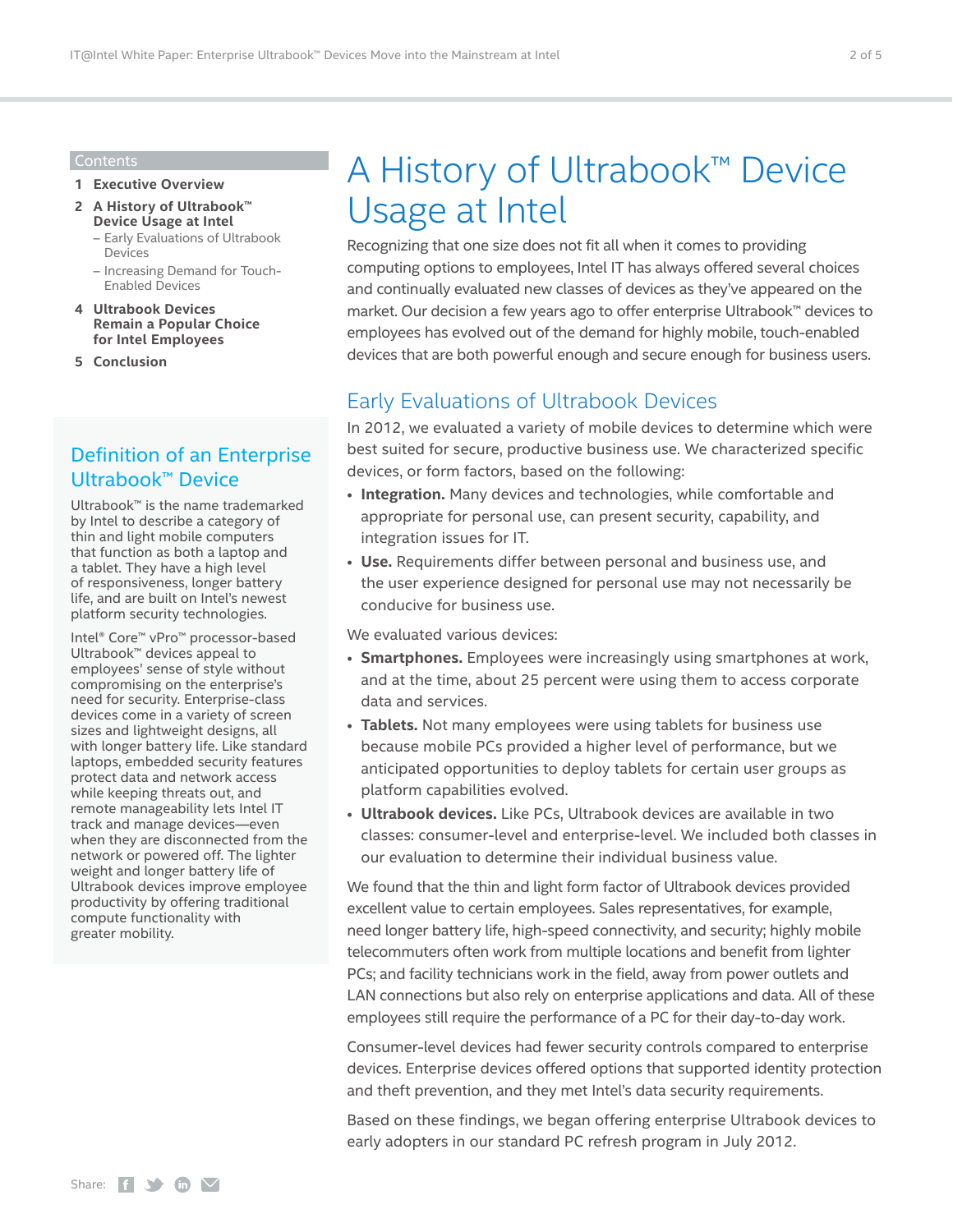### <span id="page-2-0"></span>Increasing Demand for Touch-Enabled Devices

By early 2013, employee demand for touch-enabled devices was increasing. An internal survey reported that 90 percent of respondents preferred touch-enabled enterprise Ultrabook devices. To keep pace with the rapid changes in the enterprise and IT industry, we developed a long-term plan to maintain business velocity and agility. As we began our migration to Windows\* 8, we reviewed how enterprise computing could incorporate touch capabilities over the ensuing three years.

We found the following:

- **Ongoing consumerization of IT.** We found that employees' experience with personally owned devices was driving demand for a similar user experience in the workplace. As consumer touch devices proliferated, we knew we could expect this demand within the enterprise to increase.
- **Increasing touch-enabled applications.** We anticipated a trend in enterprise as well as personal applications becoming touch-enabled. Some of those applications would require, rather than simply accommodate, touch interaction.
- **Decreasing productivity with nontouch devices.** We forecasted that by 2016 many employees would need touch capabilities in order to perform their daily jobs. If we had remained on our deployment schedule at the time, we would have been forced to refresh hardware sooner or risk a loss of productivity.

As shown in Figure 1, these findings led us to accelerate the deployment of touch-enabled Ultrabook devices to prepare for the future demand for touch capabilities. We determined that the initial investment in touch-enabled devices—earlier than previously planned would lead to extended use of the device in the future.

When we first evaluated enterprise Ultrabook devices for employees, our focus was on highly mobile employees like those in sales and marketing. Since then, the evolution of enterprise Ultrabook computing has made this device a desirable option for the majority of our employees across a variety of roles.



**Approximately 14,000**

Figure 1. Within a few months during early 2013, Intel IT moved from evaluating Ultrabook™ devices and offering them to early adopters to accelerating deployment to meet the growing demand for touch capabilities.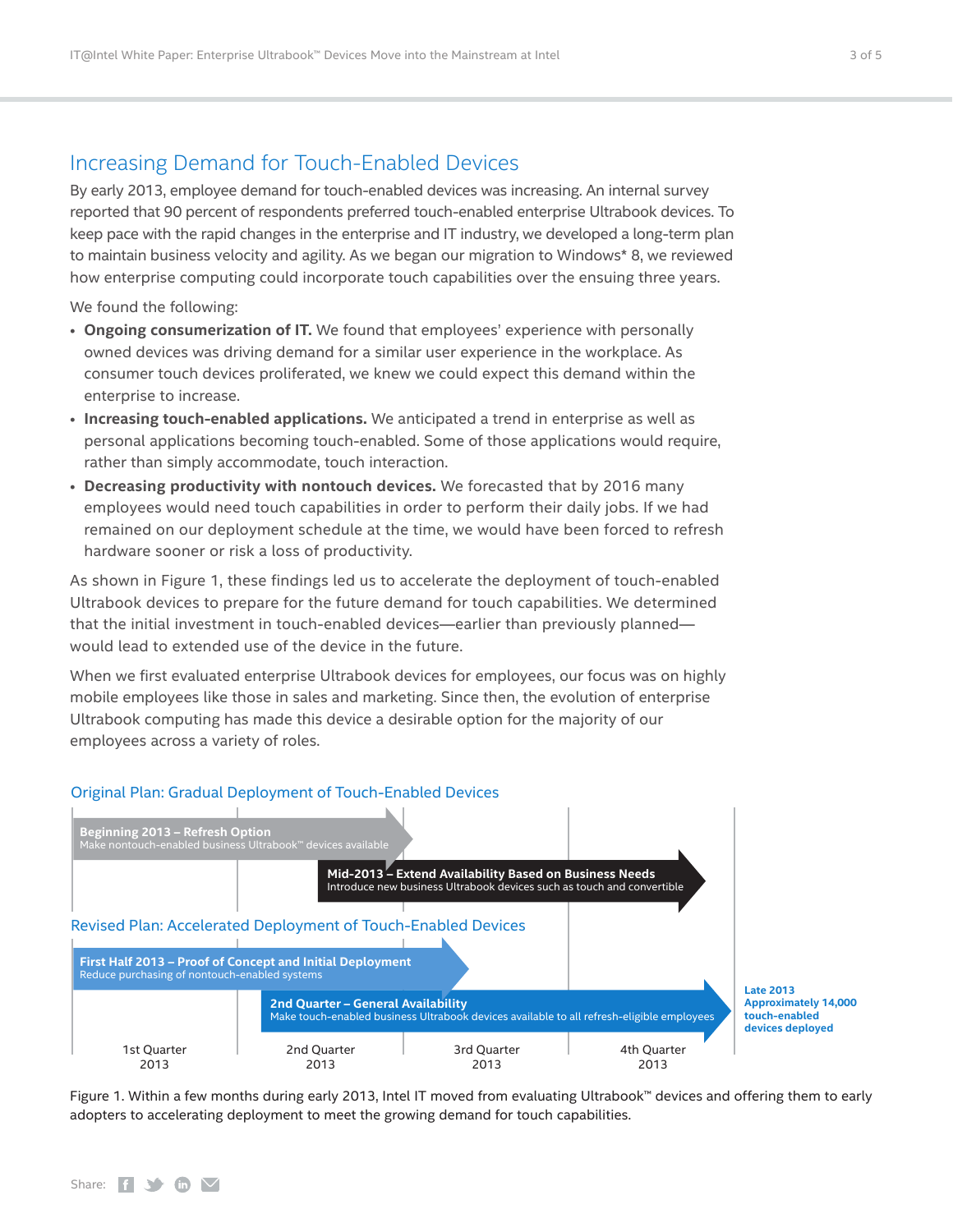## Business Needs Met by Enterprise Ultrabook™ Devices

- Remote management
- Performance
- Consistency
- Virtualization
- Connectivity
- Security
- Synchronization
- Peripheral-device support
- Warranty support

## <span id="page-3-0"></span>Ultrabook Devices Remain a Popular Choice for Intel Employees

Intel IT has offered Ultrabook devices as a standard option in our hardware refresh program for several years now. As shown in Figure 2, the number of employees using Ultrabook devices more than doubled in the first year they were available as a standard option. In 2015 approximately 88 percent of employees were using Ultrabook devices, an increase from 10 percent in 2012.

With Intel® technologies, enterprise Ultrabook devices meet the following business needs:

- **Remote management.** The Intel® vPro™ platform supports remote management and information security.
- **Performance.** Intel® Solid State Drives provide responsive performance, longer battery life, greater reliability, and flexibility and scalability of storage. Higher-end Intel® CPUs support compute- and graphics-intensive operations.
- **Consistency.** The Intel® Stable Image Platform Program provides global consistency and reliability.
- **Virtualization.** Intel® Virtualization Technology for Directed I/O allows support for newer virtual client models.
- **Connectivity.** Intel® Wi-Fi adapters support Intel vPro technology and Intel® Smart Connect Technology for flexible, reliable high-performance connectivity.
- **Security.** Intel® Identity Protection, Intel® Anti-Theft Technology, and Intel® Trusted Platform Module meet Intel's security requirements.
- **Synchronization.** With Intel Smart Connect Technology, information such as emails and data stores are constantly synchronized.
- **Peripheral-device support.** To mitigate the fewer number of ports on these slimmer devices, Intel IT equipped conference rooms with Intel® Unite<sup>™</sup> technology, which provides wireless display options.
- **Warranty support.** Consistent warranty and ordering support allow us to include enterprise Ultrabook devices in our standard PC refresh program without having to make exceptions.



Figure 2. The share of Ultrabook™ devices grew from 18 percent of the devices we deployed in 2013 to 76 percent by 2015.